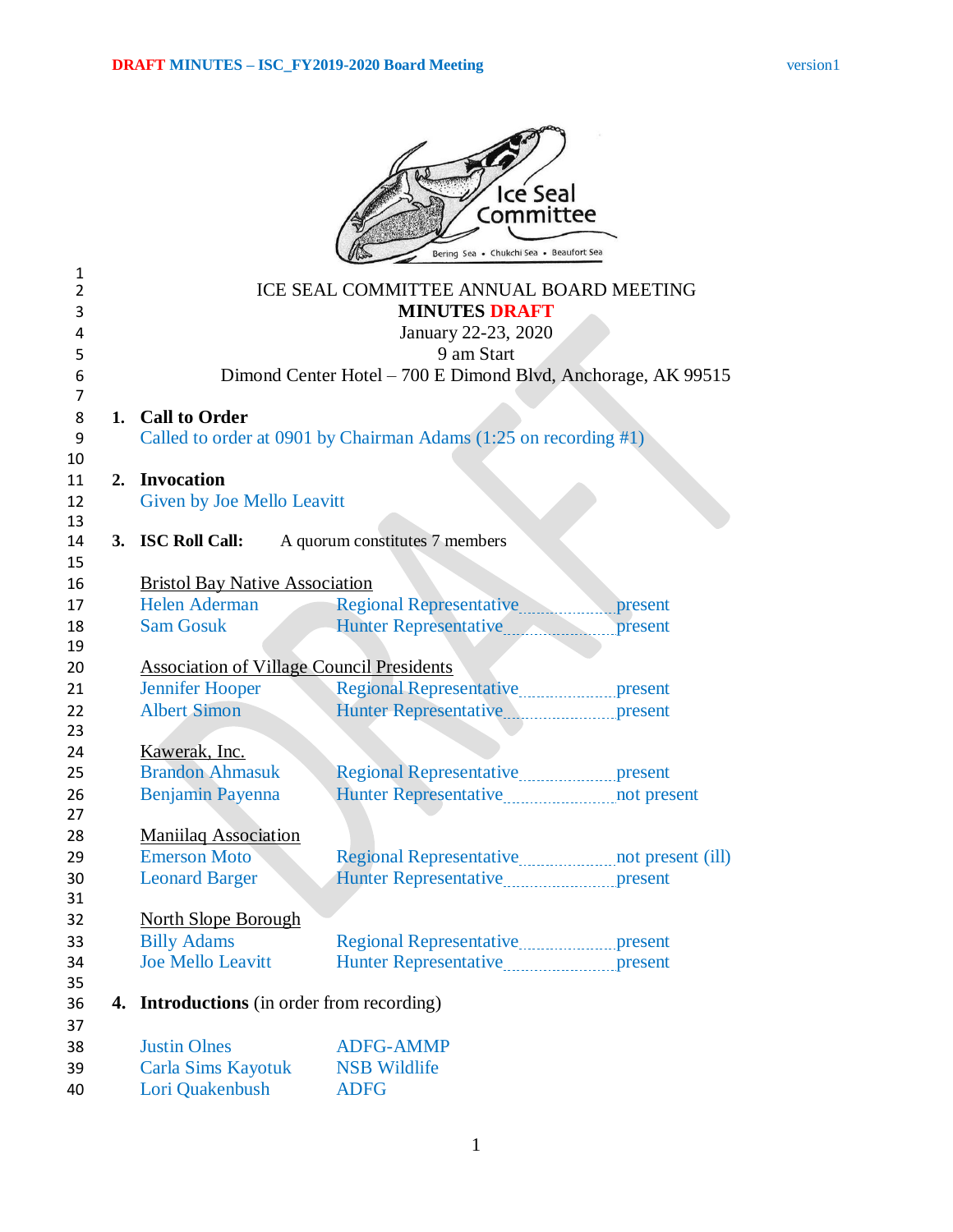| 41       | <b>Shawn Carey</b>                                                                                                                    | <b>NMFS</b>                                          |                                                                                             |  |
|----------|---------------------------------------------------------------------------------------------------------------------------------------|------------------------------------------------------|---------------------------------------------------------------------------------------------|--|
| 42       | <b>Peter Boveng</b>                                                                                                                   |                                                      | NOAA/NMFS-MML Federal Co-Management Partner                                                 |  |
| 43       | <b>Michael Cameron</b>                                                                                                                | <b>NOAA/NMFS-MML</b>                                 |                                                                                             |  |
| 44       | <b>Marvin Okitkun</b>                                                                                                                 | <b>Kotlik</b>                                        |                                                                                             |  |
| 45       | <b>Albert Simon-2</b>                                                                                                                 | <b>Hooper Bay</b>                                    |                                                                                             |  |
| 46       | <b>Albert Simon-1</b>                                                                                                                 | <b>Hooper Bay</b>                                    | <b>Hunter Representative (AVCP)</b>                                                         |  |
| 47       | <b>Jennifer Hooper</b>                                                                                                                | <b>AVCP</b>                                          | <b>Regional Representative (AVCP)</b>                                                       |  |
| 48       | <b>Brandon Ahmasuk</b>                                                                                                                | Kawerak, Inc.                                        | Regional Representative (Kawerak)                                                           |  |
| 49       | <b>Billy Adams</b>                                                                                                                    | <b>NSB Wildlife</b>                                  | <b>ISC Chair &amp; Regional Representative (NSB)</b>                                        |  |
| 50       | <b>Leonard Barger</b>                                                                                                                 | Point Hope                                           | Hunter Representative (Maniilaq)                                                            |  |
| 51       | <b>Helen Aderman</b>                                                                                                                  | <b>BBNA</b>                                          | <b>Regional Representative (BBNA)</b>                                                       |  |
| 52       | <b>Sam Gossuk</b>                                                                                                                     | <b>BBNA</b>                                          | <b>Hunter Representative (BBNA)</b>                                                         |  |
| 53       | <b>Joe Mello Leavitt</b>                                                                                                              | Utqiagvik                                            | <b>Hunter Representative (NSB)</b>                                                          |  |
| 54       | <b>Jared Nayakik</b>                                                                                                                  | <b>NSB Wildlife</b>                                  |                                                                                             |  |
| 55       | <b>Andrew Von Duyke</b>                                                                                                               | <b>NSB Wildlife</b>                                  | <b>ISC Executive Manager</b>                                                                |  |
| 56       | Nicole Kanayurak                                                                                                                      | <b>NSB Wildlife</b>                                  |                                                                                             |  |
| 57       | <b>Elizabeth Kruger</b>                                                                                                               | <b>WWF Anchorage</b>                                 |                                                                                             |  |
| 58       | <b>Barbara Mahoney</b>                                                                                                                | <b>NMFS</b>                                          | <b>Federal Co-Management Partner</b>                                                        |  |
| 59       | <b>Jon Kurland</b>                                                                                                                    | <b>NMFS</b>                                          | <b>Federal Co-Management Partner</b>                                                        |  |
| 60       | Raphaela Stimmelmayr                                                                                                                  | <b>NSB Wildlife</b>                                  |                                                                                             |  |
| 61       | <b>Larinda Danner</b>                                                                                                                 | <b>NSB Wildlife</b>                                  | <b>ISC Executive Assistant</b>                                                              |  |
| 62       |                                                                                                                                       |                                                      |                                                                                             |  |
| 63<br>5. | <b>Welcome Remarks:</b>                                                                                                               |                                                      |                                                                                             |  |
| 64       | ISC Chairman:<br>a.                                                                                                                   | <b>Billy Adams</b>                                   | <b>Provided by Billy Adams</b>                                                              |  |
| 65       | NMFS:<br>b.                                                                                                                           | Jon Kurland                                          | Provided by John Kurland                                                                    |  |
| 66       |                                                                                                                                       |                                                      |                                                                                             |  |
| 67       | <b>6.</b> Approve the Agenda                                                                                                          |                                                      |                                                                                             |  |
| 68       | Approved unanimously with the following corrections:                                                                                  |                                                      |                                                                                             |  |
| 69       |                                                                                                                                       |                                                      |                                                                                             |  |
| 70       | Andy Von Duyke $-3$ parts of agenda need to be adjusted:<br>Need to make sure to accommodate Verne (? 14:00)'s schedule.<br>$\bullet$ |                                                      |                                                                                             |  |
| 71       | $\bullet$                                                                                                                             |                                                      |                                                                                             |  |
| 72       | Marine Mammal Lab needs to present today.<br>Colleen Reichmuth needs to present morning of 23-Jan-2020<br>$\bullet$                   |                                                      |                                                                                             |  |
| 73       |                                                                                                                                       |                                                      |                                                                                             |  |
| 74       |                                                                                                                                       |                                                      | 7. Approve the May 30-31, 2019 Ice Seal Committee annual meeting minutes                    |  |
| 75       | Approved unamiously with the following corrections:                                                                                   |                                                      |                                                                                             |  |
| 76       |                                                                                                                                       |                                                      | Helen Aderman: Sam's last name was misspelled on 2 <sup>nd</sup> page. It is spelled GOSUK. |  |
| 77       |                                                                                                                                       |                                                      | Andy Von Duyke: Teleconference meeting did not have a quorum, no action needed.             |  |
| 78       |                                                                                                                                       |                                                      | Joe Mello Leavitt: Page 8, line 336 states that ringed seal fat is used for 'caulking'.     |  |
| 79       |                                                                                                                                       | Actually, ringed seal fat is used for waterproofing. |                                                                                             |  |
| 80       |                                                                                                                                       |                                                      |                                                                                             |  |
| 81       | 8. Chairman's Report                                                                                                                  |                                                      | <b>Billy Adams</b>                                                                          |  |
| 82       |                                                                                                                                       |                                                      | Billy Adams discussed attendance of committee members, hunting updates for Utqiagvik,       |  |
| 83       | and ICC meetings held in Bethel. The wildlife safety committee, AEWC meetings. The                                                    |                                                      |                                                                                             |  |
| 84       | next meeting will provide a written report. Approved unanimously.                                                                     |                                                      |                                                                                             |  |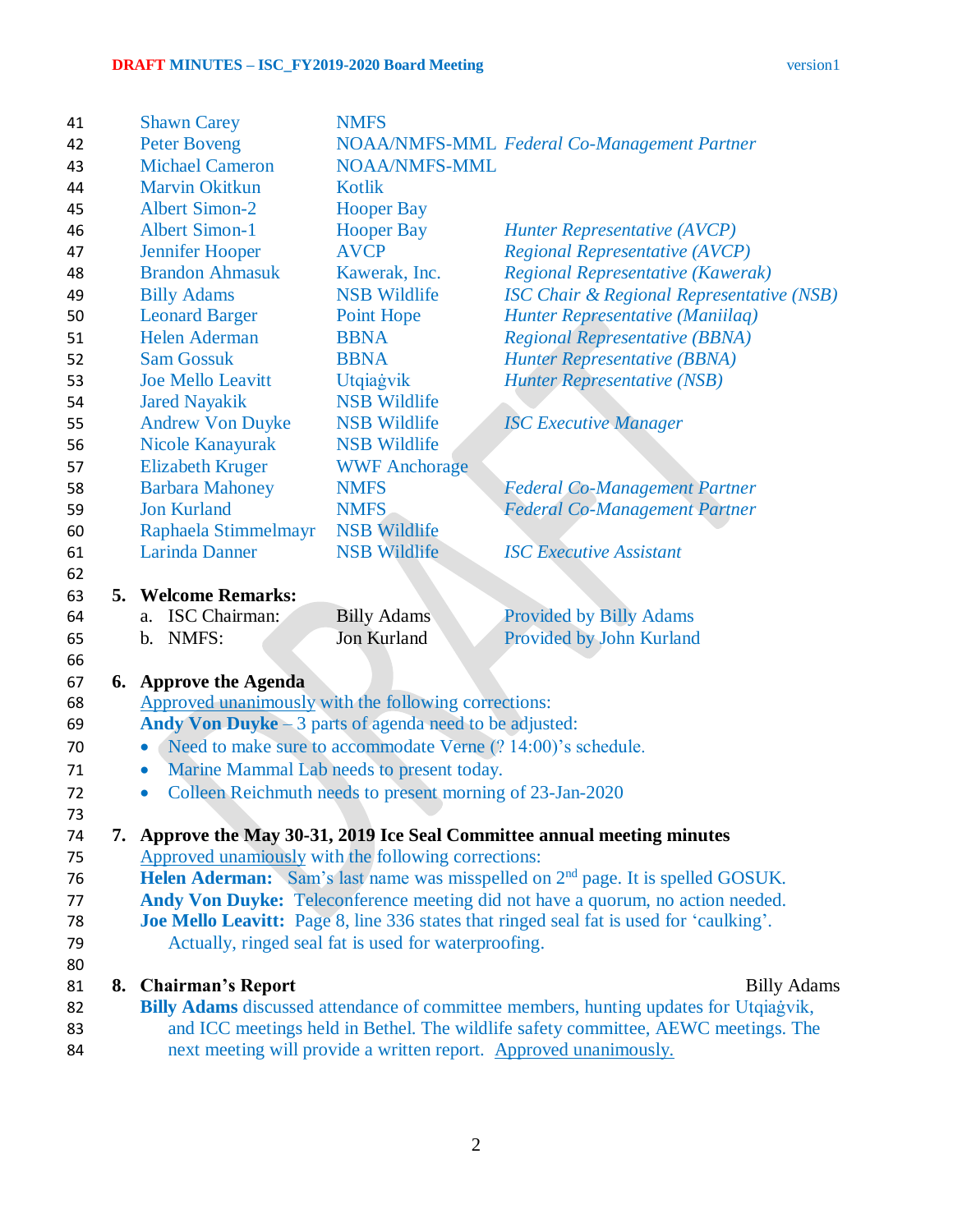| 9. Ice Seal Research $(MML)^1$                                             | Peter Boveng and/or Michael Cameron                                                              |
|----------------------------------------------------------------------------|--------------------------------------------------------------------------------------------------|
| [59:36 of audio recording #3]                                              |                                                                                                  |
|                                                                            |                                                                                                  |
|                                                                            | Dr. Peter Boveng shared recent results from aerial surveys. Surveys showed a decline in          |
|                                                                            | abundance between 2012 to 2013. Thinks this is from the 2011 UME. Suggests that                  |
| mortality may be much higher than what is observed as strandings.          |                                                                                                  |
|                                                                            | <b>Brandon Ahmasuk</b> asked if the surveys were in the same regions and if population was       |
| displaced due to sea ice conditions.                                       |                                                                                                  |
|                                                                            | Dr. Boveng confirmed that the same areas were covered. Sea ice consistent both years.            |
|                                                                            | Dr. Raphaela Stimmelmayr agreed that this is evidence for the scale of the UME (i.e.,            |
| higher mortality than observed).                                           |                                                                                                  |
|                                                                            | Dr. Boveng also discussed the dynamics and lack of sea ice more recently. Abundance              |
|                                                                            | estimates will be available by next meeting (they will be high). Dramatic changes                |
| underscore the importance of monitoring seals.                             |                                                                                                  |
|                                                                            |                                                                                                  |
|                                                                            | <b>ACTION ITEM: Request and/or discuss ice seal abundance estimates for the Chukchi</b>          |
|                                                                            |                                                                                                  |
| <b>Sea</b>                                                                 |                                                                                                  |
| Helen Aderman asked about the transects flown.                             |                                                                                                  |
|                                                                            |                                                                                                  |
| Dr. Boveng showed a map and described the coverage in US waters as "high". |                                                                                                  |
|                                                                            |                                                                                                  |
| <b>Sam Gosuk</b> asked about the causes of the UMEs?                       |                                                                                                  |
|                                                                            | Dr. Boveng indicated that the recent UME is different, may be related to big ecological          |
|                                                                            | change associated with loss of sea ice. Seals are skinny. Compounding effects may also           |
| be associated with an ecological regime shift in the Bering and Chukchi.   |                                                                                                  |
|                                                                            |                                                                                                  |
|                                                                            | <b>Dr. Michael Cameron</b> provided an update on plans for 2020 monitoring efforts in the        |
|                                                                            | Bering Sea in the first three weeks of April aboard the NOAA ship Oscar Dyson. He                |
|                                                                            | explained their seal capture-handling-tagging methods. He also explained how to derive           |
|                                                                            | a correction factor to estimate the population that is underwater during the survey. Dr.         |
|                                                                            | Cameron Explained plans to mitigate for potential interference with subsistence.                 |
|                                                                            | Community participant on the next cruise (2022). No hydrophones will be used. No                 |
| "real-time" recording.                                                     |                                                                                                  |
|                                                                            |                                                                                                  |
| Nicole Kanayuruk asked about plans to achieve the multi-pronged approach.  |                                                                                                  |
|                                                                            | Dr. Cameron mentioned MML's plans to increase outreach to communities. He also                   |
|                                                                            | highlighted the importance of continuing a long time-series monitoring effort.                   |
|                                                                            |                                                                                                  |
|                                                                            | <b>Dr. Boveng</b> presented plans to aerially survey the Beaufort Sea using essentially the same |
|                                                                            | methods as in the Bering and Chukchi Seas. Will also include polar bear survey efforts.          |
|                                                                            | Will stick to the 30-mile buffer zone around the communities. Would like to discuss              |
|                                                                            |                                                                                                  |
|                                                                            | opportunities to fly within the buffer when the situations may allow. Showed slides              |
| summarizing what the sea ice has been doing.                               |                                                                                                  |
|                                                                            |                                                                                                  |
|                                                                            |                                                                                                  |
|                                                                            |                                                                                                  |

<sup>&</sup>lt;sup>1</sup> Due to scheduling conflicts, MML has requested to present on 22-Jan-2020.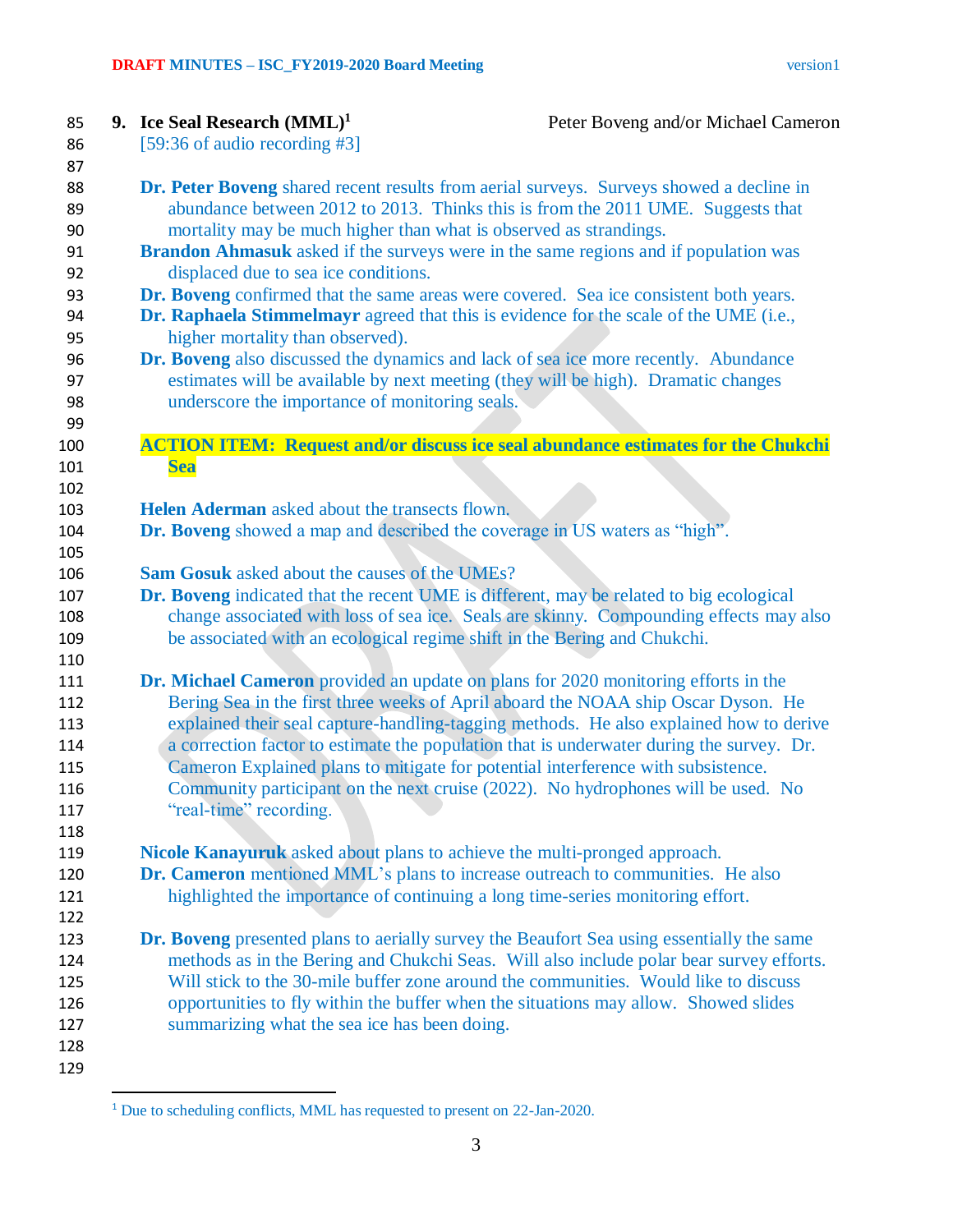## **10. Section 119 Funds and Grant Process** a. 2011-19 Merit Review Funding for the ISC (Table 1) Barbara Mahoney **Barbara Mahoney** gave an update on funding received by ISC for past 10 years in Section 119 Funds (Table 1). Received funds since 2003 and since 2011 we have gone through a merit-based review. In 2011-19, \$106,000 have been requested and 84% has been received. Amount of funds available are stagnant for much of years. **Billy Adams** asked why a percentage and not 100% of requested funds were received? **Barbara Mahoney** replied that Section 119 funds are strictly in regards to co- management, so there needs to be a strong connection in what you're asking for in regards to the co-management component. This can be through the project description. Sometimes there isn't enough money to go around for everyone's projects so there are cuts for that year. Past performance is also weighed into the decision-making process.

Table 1

## **ICE SEAL COMMITTEE SECTION 119 FUNDS**

| Year*          | <b>Requested Funds</b>                                           | ADFG <sup>^</sup>    | <b>Received Funds</b> | <b>Percent Received</b> |
|----------------|------------------------------------------------------------------|----------------------|-----------------------|-------------------------|
| 2019           | \$70,236                                                         |                      | \$61,936              | 88.50%                  |
| 2018           | \$41.253                                                         |                      | \$33,159              | 80.50%                  |
| 2017           | \$49,001                                                         |                      | \$41,153              | 84%                     |
| 2016           | \$77,234                                                         |                      | \$48,175              | 62%                     |
| 2015           | \$108,196                                                        |                      | \$105,701             | 97%                     |
| 2014           | \$79,064                                                         |                      | \$68,814              | 87%                     |
| 2013           | \$130.204                                                        |                      | \$111,976             | 86%                     |
| 2012           | \$115,590                                                        |                      | \$115,590             | 100%                    |
| 2011           | \$284,385                                                        | \$142,589 (\$62,882) | \$205,471             | 72%                     |
| Total          | \$955,163                                                        | \$142,589            | \$791,975             |                         |
| 9 Year Average | \$106,129                                                        |                      | \$87,997              | 84%                     |
|                | $*2011$ started the merit review for Section 119 grant proposals |                      |                       |                         |

2011 started the merit review for Section 119 grant proposals

Alaska Department of Fish and Game was a subrecipient of Section 119 funds from the Ice Seal Committee

- 
- 149 b. NMFS Section 119 Grants Shawn Carey Shawn Carey

 **Shawn Carey** provided additional clarification on Section 119 granting process. Because all groups are going after a set amount of money, the amount can vary from year-to-year. Recently, there has been large improvements by the ISC in terms of spending funds and writing proposals. Some of the pitfalls of the A&Os were determined. With the board trainings, you don't really know what you're getting until it starts. It is good to utilize the trainers at the workshops and ask whatever questions you have. Yesterday, we had good discussions of the Research Plan. Lastly, Jen sent 157 out an email that these proposals are due by 8pm on February 10<sup>th</sup>. Please format your proposals based on the email. **Albert Simon-1:** Do the funds that are not spent carried over to the next year?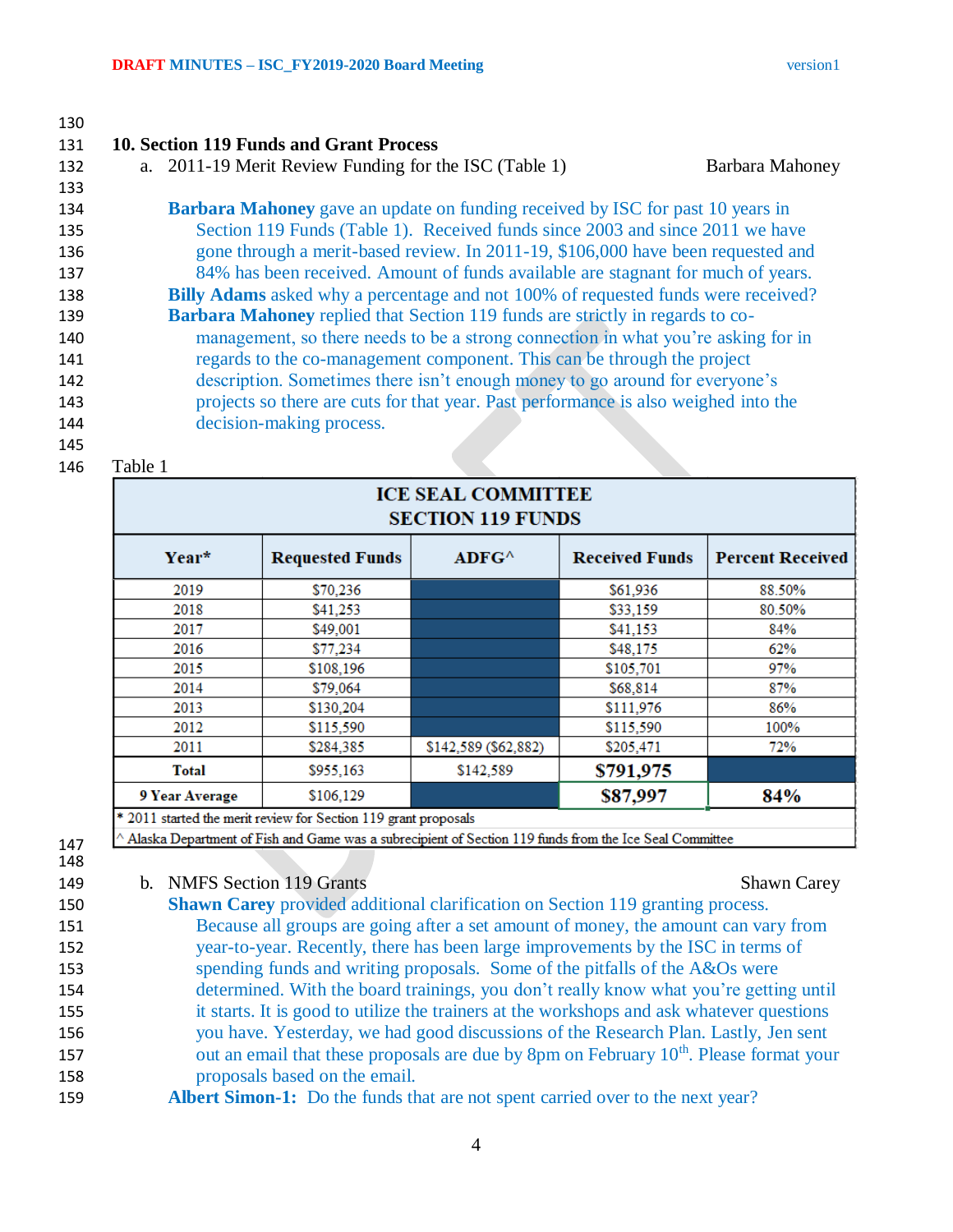| 160        | <b>Shawn Carey</b> answered that if funds are unspent (e.g., meetings cannot be held), then it                                                                          |
|------------|-------------------------------------------------------------------------------------------------------------------------------------------------------------------------|
| 161        | is possible to request (and receive) a no-cost extension to spend the money. NMFS                                                                                       |
| 162        | has extended ANO grants in the past.                                                                                                                                    |
| 163        |                                                                                                                                                                         |
| 164        | <b>Sam Gosuk</b> asked what was meant by "proposed by the Board"? Does this refer to this                                                                               |
| 165        | group (ISC) or another?                                                                                                                                                 |
| 166        | <b>Shawn Carey</b> replied that the desires of the ISC Board go through the NSB (as the                                                                                 |
| 167        | administrator) and through the chairman. The ISC Board determines what will be                                                                                          |
| 168        | accomplished and how it will be implemented.                                                                                                                            |
| 169        | Barbara Mahoney further clarified that the ISC Board makes the recommendation to the                                                                                    |
| 170        | executive committee and executive manager to put in a proposal for the Board.                                                                                           |
| 171        |                                                                                                                                                                         |
| 172        | Nicole Kanayuruk asked if there were opportunities for the ISC to receive funds (e.g.,                                                                                  |
| 173        | Section 119, Critical Habitat, ESA) to do what they proposed to address what they                                                                                       |
| 174        | think is Critical Habitat?                                                                                                                                              |
| 175        | <b>Barbara Mahoney:</b> That would likely be part of the co-management.                                                                                                 |
| 176        |                                                                                                                                                                         |
| 177        | c. Current Application funding request for FY_2020-21<br>Andrew Von Duyke                                                                                               |
| 178        | No mention on the audio recording, though portions were covered in the conversations in                                                                                 |
| 179        | $#10a$ and $#10b$                                                                                                                                                       |
| 180        | [end of audio recording #1]                                                                                                                                             |
| 181        |                                                                                                                                                                         |
| 182        | 11. Regional and Hunter Representative Reports                                                                                                                          |
| 183        |                                                                                                                                                                         |
| 184        | a. Association of Village Council Presidents                                                                                                                            |
| 185        | Albert Simon-1: Poor year for seal hunting due to bad weather and poor ice conditions                                                                                   |
| 186        | (too thin). Thin ice means that hunters had to pull ugruks into the boat to process.                                                                                    |
| 187        | Poor hunting in the fall and the spring. Other hunters reported than not many seals                                                                                     |
| 188        | were caught. Chevak didn't do well, but Scammon Bay did very well. Currently the                                                                                        |
| 189        | ice has been better and the hunters were very successful.                                                                                                               |
| 190        | Albert Simon-2: Did not see many ugruks. Ice is thin. Ugruks are around, but you still                                                                                  |
| 191        | need to find them.                                                                                                                                                      |
| 192        | Marvin Okitkun: Sea ice is too thin. Generally, hunters were successful. Summer                                                                                         |
| 193        | seals had little fat on their body. Only had 3 days with enough ice to hunt.                                                                                            |
| 194        | Andy Von Duyke asked about body fat. Was it unusually low fat?                                                                                                          |
| 195        | Marvin Okitkun replied that yes, fat was too low. As such, the seals sink very quickly                                                                                  |
| 196        | due to lack of body fat.                                                                                                                                                |
| 197        | <b>Joe Mello Leavitt</b> mentioned the use of a grappling hook to retrieve sunken seals. This                                                                           |
| 198        | method has not been used in AVCP area before. Instead, because the water is so                                                                                          |
| 199        | shallow, an oar or harpoon have been used to retrieve sunken seals.                                                                                                     |
| 200        | <b>Jennifer Hooper:</b> Early spring, early breakup. Crazy hot in June and July. Warm water                                                                             |
|            | temps killed salmon. Unusual bird sightings inland. Short-tailed shearwaters were                                                                                       |
| 201        |                                                                                                                                                                         |
| 202        | found very emaciated. These birds may have been blown inland by storms. The                                                                                             |
| 203        | village of Alakanuk reported sick seals and dead belugas in the river. Sick bearded                                                                                     |
| 204<br>205 | and spotted seals looked unusual inside. Several dead belugas (gray juveniles and a<br>baby). Fish had more worms than normal. Some fish looked bad on the outside, but |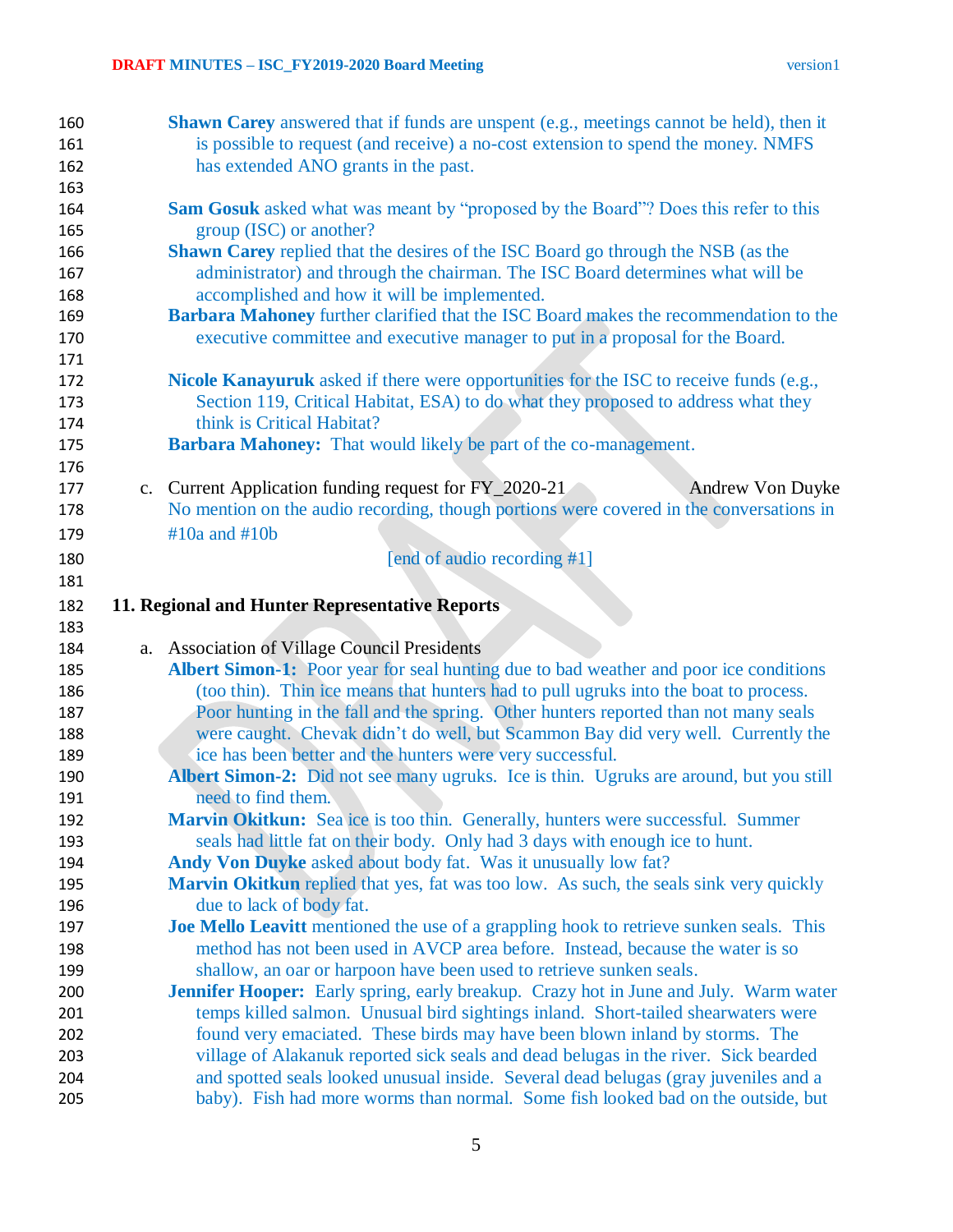| 206 |    | were OK on the inside. Eighteen dead bearded, ringed, and spotted seals. The fall              |
|-----|----|------------------------------------------------------------------------------------------------|
| 207 |    | was late fall, but December was very cold and it seems like a "back to normal"                 |
| 208 |    | winter.                                                                                        |
| 209 |    | Andy Von Duyke asked for a description of the fish.                                            |
| 210 |    | Jennifer Hooper replied that Yukon and Koyukuk river water temperatures were very              |
| 211 |    | warm, which caused the fish to have heart attacks.                                             |
| 212 |    | Albert Simon-1: Fishing was very poor in Hooper Bay.                                           |
| 213 |    | <b>Marvin Okitkun:</b> Water temps were 73° F. There were unusually high numbers of fish       |
| 214 |    | on the banks.                                                                                  |
| 215 |    | <b>Billy Adams</b> asked about the dead belugas and whether samples were taken?                |
| 216 |    |                                                                                                |
| 217 |    | b. Bristol Bay Native Association                                                              |
| 218 |    | Sam Gosuk: Bad weather for hunting, including high winds and large swells. Young               |
| 219 |    | bearded seals were seen up the river at start of moose hunting season. There were              |
| 220 |    | fewer smelt than usual and no sea ice. In early December, when ice began to freeze,            |
| 221 |    | seals were seen. Sea froze up. Mid 20s temps. Seals and late season smelt were                 |
| 222 |    | observed. Seals were too skinny. Smelting season is important to seals. More ice               |
| 223 |    | than in recent past. Ice may be safe in the spring (2020) for hunting in the spring.           |
| 224 |    | Helen Aderman: Reiterated many of the points that Sam made. Warm winters                       |
| 225 |    | previously, no sea ice. Very warm waters with many dead salmon floating. Hot                   |
| 226 |    | weather affected fish drying activities. Salmon dying off in large numbers. Dead               |
| 227 |    | eiders, shearwaters. Current winter is looking more "normal". Recently caught seal             |
| 228 |    | with yellow blubber. Helen provided a written summary.                                         |
| 229 |    |                                                                                                |
| 230 |    | c. Kawerak, Inc.                                                                               |
| 231 |    | Brandon Ahmasuk: Less sea ice. Some areas sea ice free. Difficult for boating due to           |
| 232 |    | high winds. Seem to be fewer seals. Numerous dead skinny seals. Some hairless                  |
| 233 |    | UME seals. Sick seals have bad odor. Seals are sinking. More sea lions present.                |
| 234 |    | Dr. Justin Olnes asked about condition of stranded seals.                                      |
| 235 |    | Ben Payenna was not available to provide an update.                                            |
| 236 |    |                                                                                                |
| 237 |    | d. Maniilaq Association                                                                        |
| 238 |    | <b>Leonard Barger:</b> Spoke of the traditional roles for men and women in Kotzebue and        |
| 239 |    | Point Hope. Spoke of the traditional uses of seals. Many seals and ugruks being                |
| 240 |    | seen. Seals are floating because they are fat. Spoke of using the miksik (weighted             |
| 241 |    | snagging hook) to retrieve sunken seals.                                                       |
| 242 |    | <b>Emerson Moto</b> was not available to provide an update.                                    |
| 243 |    |                                                                                                |
| 244 | e. | North Slope Borough                                                                            |
| 245 |    | <b>Joe Mello Leavitt:</b> Last year the sea ice went out early. Seal hunting window is getting |
| 246 |    | shorter and shorter due to poor ice conditions, especially on the Chukchi Sea side.            |
| 247 |    | Once ice leaves, it does not seem to come back. More hunting occurring on the                  |
| 248 |    | Beaufort Sea side. People have been getting seals. Glad to hear that Pt. Hope is still         |
| 249 |    | using skin boats. Environmental and habitat change is going faster over the past five          |
| 250 |    | years. Thinks bowheads may be staying near Canada or farther offshore (possibly                |
| 251 |    | diverted by shipping?). Short window for seal hunts means fewer skins for skin                 |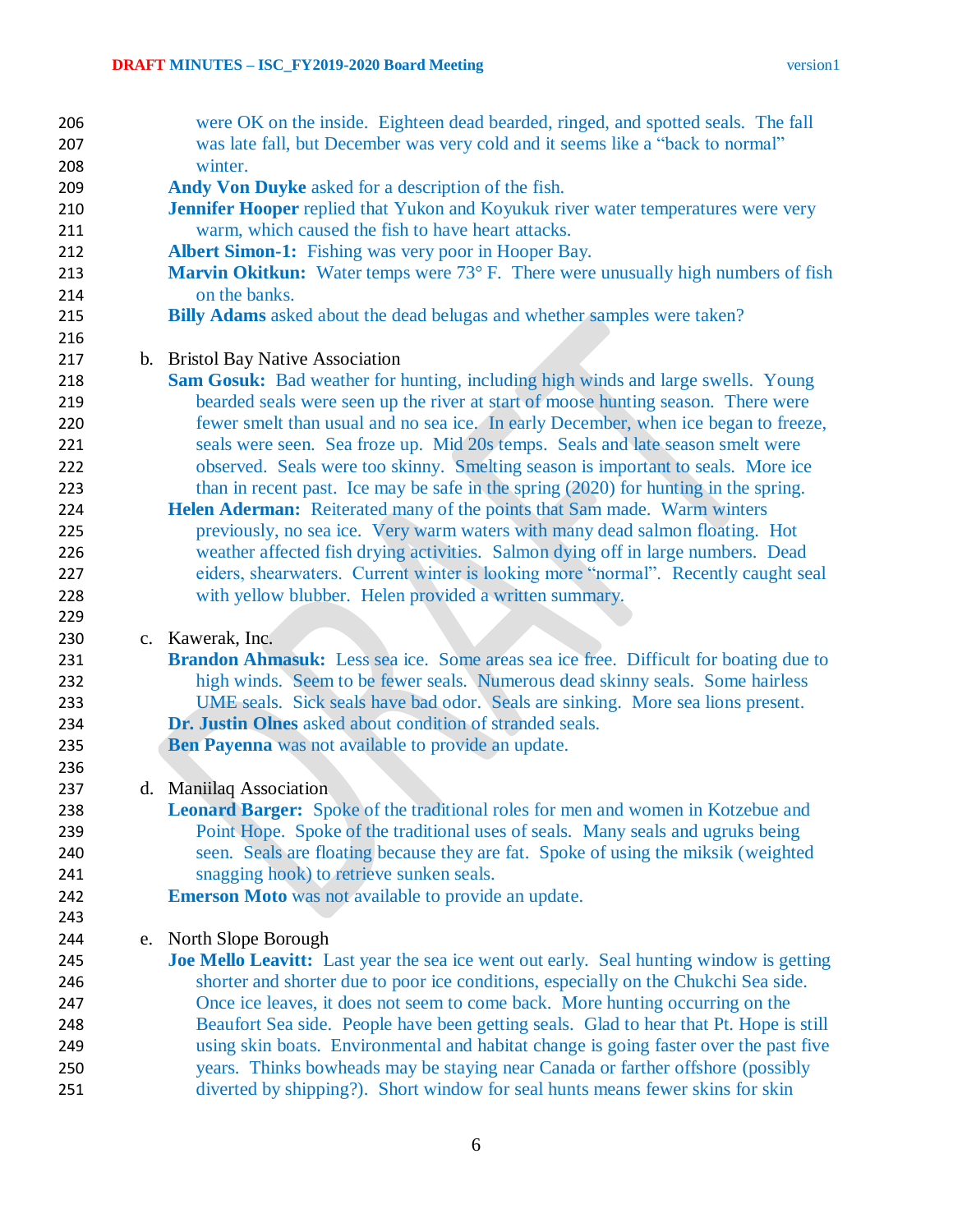| 252        | boats. Losing traditional methods due to lost hunting opportunities. Has seen "trich"       |
|------------|---------------------------------------------------------------------------------------------|
| 253        | worms (trichinosis) in the seal's meat. Thick ice is becoming rare. Ice east of Nuvuk       |
| 254        | is still therecurrents? Lack of ice is affecting ability of hunters to "read the ocean".    |
| 255        | Winds and weather are more difficult to anticipate. More killer whales present. Fin         |
| 256        | whales. Pilot whales. Too much SE wind.                                                     |
| 257        | Jared Nayakik: He has seen much change in the sea ice, even during his young life.          |
| 258        |                                                                                             |
| 259        | <b>Albert Simon-1:</b> Why is there more sea ice on Beaufort side than Chukchi?             |
| 260        | Joe Mello Leavitt: Currents affect this.                                                    |
| 261        |                                                                                             |
| 262        | <b>Billy Adams:</b> Conditions have affected hunting. But, those seals that have been       |
| 263        | harvested are very healthy.                                                                 |
| 264        | Joe Mello Leavitt caught one seal with very little blubber the year before. Meat was        |
| 265        | OK, but there was hardly any oil.                                                           |
| 266        | Billy Adams also spoke of the effects of bad weather on seals (e.g., separation of mother   |
| 267        | and pupseven some adults don't survive harsh weather). Past five years have been            |
| 268        | a time of change across Alaska.                                                             |
| 269        |                                                                                             |
| 270        | [end of audio recording #2]                                                                 |
| 271        |                                                                                             |
| 272        | 12. Federal Agency Reports                                                                  |
| 273        | a. NMFS Update:<br>Jon Kurland                                                              |
| 274        | <b>Barbara Mahoney</b> updated the ISC about the ESA status of bearded and ringed seals,    |
|            |                                                                                             |
| 275        | which are listed as 'Threatened'. NMFS was sued by the Center for Biological                |
| 276        | Diversity over failing to designate critical habitat. As a part of the law suit, a          |
| 277        | determination must be made about whether critical habitat will be designated.               |
| 278        | Comments on critical habitat can be sent in to Jon, Barb, or Tammy. There will be a         |
| 279        | public comment period of $60 - 90$ days after the Federal Register announcement of          |
| 280        | the intent to designate critical habitat. Public hearings will be held at the 5 regions     |
| 281        | and also Anchorage. NMFS is consulting on projects to minimize takes of threatened          |
| 282        | species. Other species are also monitored under the MMPA.                                   |
| 283        |                                                                                             |
| 284        | Albert Simon-1: What evidence was used to list bearded seals?                               |
| 285        | <b>Barbara Mahoney:</b> Evidence that is summarized in the status review pertaining to five |
| 286        | criteria for listing. Note that it was determined that ringed and bearded seals met the     |
| 287        | 'habitat' criterion.                                                                        |
| 288        | Albert Simon-1: How do you confirm the evidence that was used in the status review?         |
| 289        | What happens if the hunters and community members differ in their opinion on the            |
| 290        | status of listed seal species?                                                              |
| 291        | <b>Barbara Mahoney</b> answered that disagreements on the listing status can be addressed   |
| 292        | through the delisting petitioning process. Note that NMFS has been reviewing a              |
| 293        | ringed seal delisting petition from ADFG, NSB, et al.                                       |
| 294        |                                                                                             |
| 295<br>296 |                                                                                             |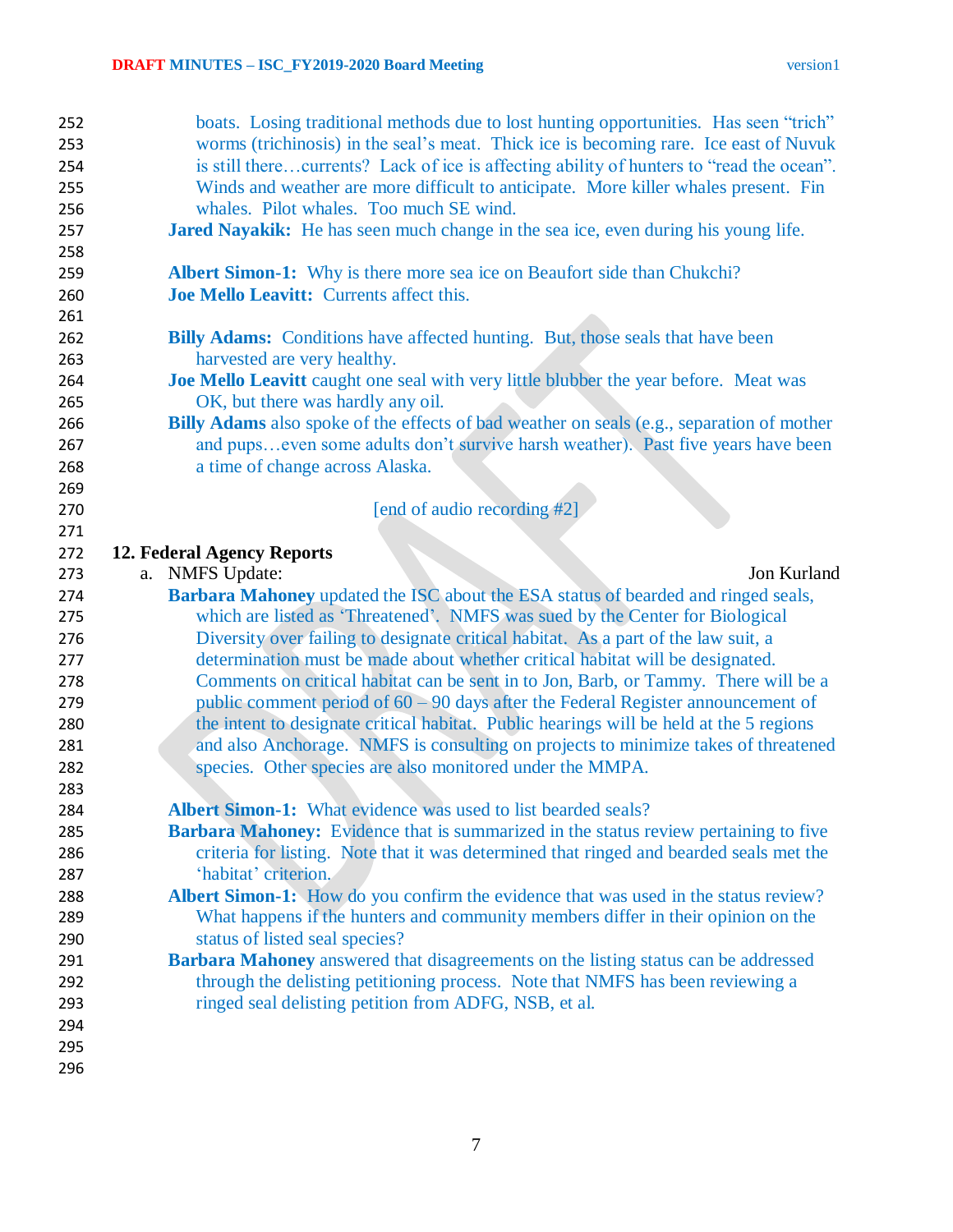| 297 | <b>Andy Von Duyke:</b> Requested clarification on the effects of critical habitat on day to day |
|-----|-------------------------------------------------------------------------------------------------|
| 298 | lives of people who live in rural communities.                                                  |
| 299 | <b>Barbara Mahoney:</b> No harvest regulations that will affect the subsistence use of these    |
| 300 | listed species. Federally funded activities, development, permitting, etc. (i.e., federal       |
| 301 | nexus) within designated critical habitat requires consultation with NMFS to ensure             |
| 302 | that listed species are not negatively affected. Critical habitat designation will have         |
| 303 | no effect on how, when, where, and whether subsistence hunting occurs.                          |
| 304 |                                                                                                 |
| 305 | <b>Nicole Kanayurak:</b> Asked for confirmation that critical habitat does not affect harvest   |
| 306 | management. Also asked if there was other info that would inform the extent of                  |
| 307 | critical habitat such as the EEZ.                                                               |
| 308 | Barbara Mahoney: NMFS can and does list species outside of the US. But NMFS                     |
| 309 | cannot designate critical habitat outside of US boundaries. Review of status of seals           |
| 310 | will be based on the key factors required by the species to survive.                            |
| 311 |                                                                                                 |
| 312 | <b>Billy Adams</b> thinks that these complex ESA processes will continue to be confusing and    |
| 313 | recommends that workshops would help communities understand.                                    |
| 314 | <b>ACTION ITEM:</b> Does the ISC wish to pursue funding for an ESA listing                      |
| 315 | workshop(s) in the upcoming grant proposal for FY2021-22?                                       |
| 316 |                                                                                                 |
| 317 |                                                                                                 |
| 318 | Andy Von Duyke: Commented on "best available science". Mentioned that there is a                |
| 319 | lot of Local and Indigenous Knowledge that may be informative to listing decisions,             |
| 320 | critical habitat designation, species status revues, etc. Suggested to the group that this      |
| 321 | info can be synthesized into an information product that will assist NMFS with their            |
| 322 | determinations.                                                                                 |
| 323 | <b>ACTION ITEM: Would the ISC like to proactively work toward facilitating the</b>              |
| 324 | concurrent use of Indigenous-Knowledge and Scientific-Knowledge for co-                         |
| 325 | management? Examples may include supporting research, requesting research,                      |
| 326 | and/or direct participation.                                                                    |
| 327 |                                                                                                 |
| 328 | Helen Aderman: Asked about critical habitat boundaries in the Bristol Bay area.                 |
| 329 | <b>Jon Kurland</b> replied that no critical habitat designation is in place yet, but it is      |
| 330 | anticipated that some critical habitat may fall within Bristol Bay. NMFS does not               |
| 331 | anticipate any limitations to commercial fishing, non-commercial fishing, or                    |
| 332 | subsistence activities as a result of critical habitat (i.e., activities without a federal      |
| 333 | nexus).                                                                                         |
|     |                                                                                                 |
| 334 |                                                                                                 |
| 335 | <b>Joe Mello Leavitt</b> mentioned that seals are still able to pup in the ice that is present. |
| 336 | While there is more open water now, seals still have enough ice for pupping.                    |
| 337 |                                                                                                 |
| 338 | <b>Brandon Ahmasuk</b> asked how the Russians were dealing with critical habitat?               |
| 339 | <b>Jon Kurland</b> responded that critical habitat can only be designated in US waters.         |
| 340 |                                                                                                 |
| 341 | <b>Albert Simon-1:</b> Stated that most hunters don't know what "Critical Habitat" means.       |
| 342 | What is it?                                                                                     |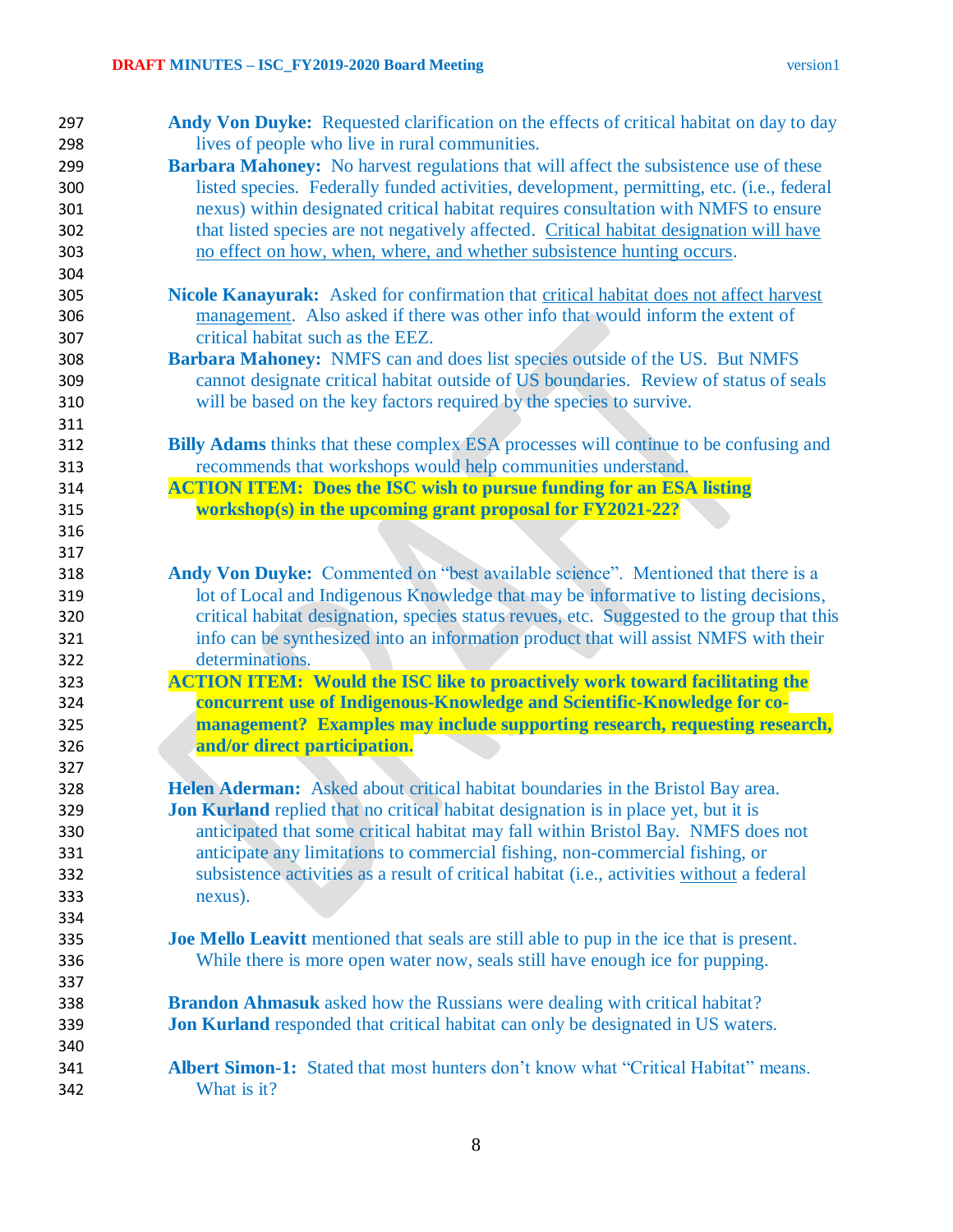| 343 | <b>Jon Kurland</b> answered that, simply stated, it's the types of habitat that are most   |
|-----|--------------------------------------------------------------------------------------------|
| 344 | important to seals.                                                                        |
| 345 | Barbara Mahoney: Comments, observations, etc. can be submitted directly to Barbara         |
| 346 | or Jon and/or submitted through the formal public hearing process.                         |
| 347 | Helen Aderman: Tribal consultation in BBNA region would be convenient in April.            |
| 348 | <b>Barbara Mahoney mentioned that a decision on whether to designate critical habitat</b>  |
| 349 | will be made by September 15, 2020. Hearings will occur after the September date           |
| 350 | (60 or 90 days after). Barbara mentioned that she will be glad to help set up              |
| 351 | consultation.                                                                              |
| 352 |                                                                                            |
| 353 | b. NMFS Marine Mammal Stranding Update:<br>Barbara Mahoney                                 |
| 354 | Barbara Mahoney presented about the current Unusual Mortality Event (UME) with             |
| 355 | respect to ice seal strandings in the Bering and Chukchi Seas only. A UME is an            |
| 356 | abnormal, unusual, or unexpected large die off of marine mammals, ultimately               |
| 357 | requiring an immediate response from NMFS. There was a marked increase in the              |
| 358 | mortality and strandings of ice seals over the long-term average rates. For example,       |
| 359 | in 2018 and 2019 there were 132 and 167 strandings respectively, which was                 |
| 360 | significantly higher $(\sim 4-5$ times higher) than the 18-year average. These seals were  |
| 361 | skinny or emaciated. Barbara provided a stranding poster. UME designation                  |
| 362 | facilitates the formation of a working group to determine its cause and if there is a      |
| 363 | population level effect. There is currently a grey whale UME that is also in effect due    |
| 364 | to many strandings of whales in very low body-condition. Whales starved before             |
| 365 | reaching Alaskan feeding areas. No cause for 2011 UME was determined.                      |
| 366 |                                                                                            |
| 367 | Brandon Ahmasuk: Elephant seal molting on the beach? Does molting necessitate a            |
| 368 | stranding?                                                                                 |
| 369 | <b>Barbara Mahoney replied that it is only considered a stranding if an action by NMFS</b> |
| 370 | and the Stranding Network (e.g., they were moved from a popular beach to a remote          |
| 371 | beach). Official stranding is when official actions are taken.                             |
| 372 |                                                                                            |
| 373 | <b>Billy Adams:</b> Need to focus on ice seals.                                            |
| 374 |                                                                                            |
| 375 | <b>Albert Simon-1</b> asked about what really happening to the seals during the UMEs?      |
| 376 | Requested answers about the first UME, but acknowledged that there were no                 |
| 377 | answers yet. Albert stated that it seems like there should be answers given the state      |
| 378 | of science and technology these days.                                                      |
| 379 | Barbara Mahoney conceded that the lack of a known cause is frustrating.                    |
| 380 |                                                                                            |
| 381 | <b>Brandon Ahmasuk</b> asked for a better picture of a skinny spotted seal. He wanted to   |
| 382 | provide an example to the group. Commented that this skinny seal was "remarkably           |
| 383 | skinny".                                                                                   |
| 384 |                                                                                            |
| 385 | <b>Barbara Mahoney</b> brought sampling equipment/supplies to deal with strandings.        |
| 386 | <b>Billy Adams</b> also mentioned that the NSB has body bags that can be sent anywhere via |
| 387 | Alaska Airlines.                                                                           |
| 388 |                                                                                            |
|     |                                                                                            |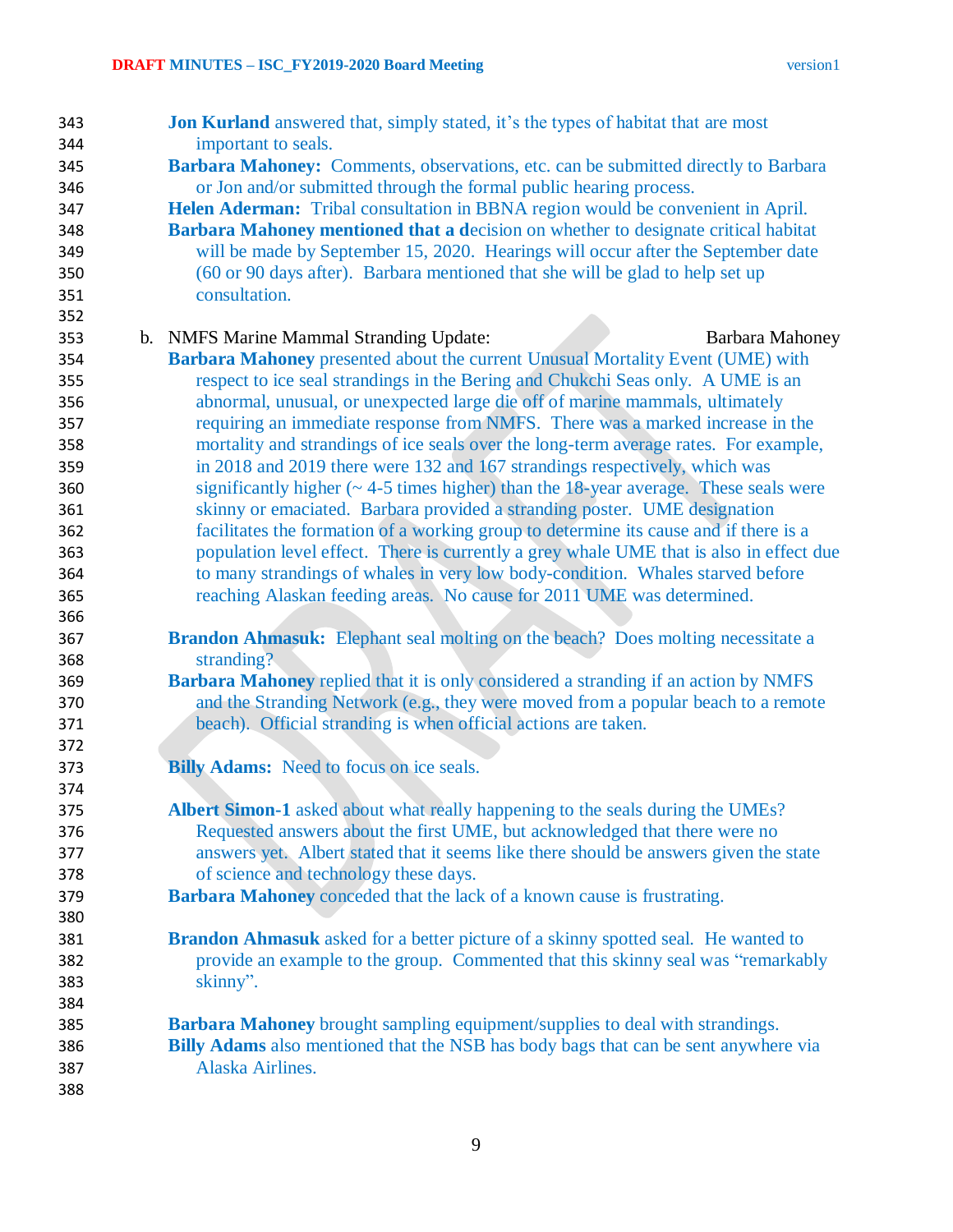| TSIOI |  |
|-------|--|
|       |  |

| 389        |    | [end of audio recording #3]                                                                           |
|------------|----|-------------------------------------------------------------------------------------------------------|
| 390        |    |                                                                                                       |
| 391<br>392 |    | 13. Ice Seal Research<br>a. Alaska Department of Fish and Game<br>Lori Quakenbush and/or Justin Olnes |
| 393        |    | Lori Quakenbush presented on three programs:                                                          |
| 394        |    | 1. Satellite tagging                                                                                  |
| 395        |    | 2. Biomonitoring – sampling the subsistence harvest                                                   |
| 396        |    | Albert stated that he believes that harvest sampling is important                                     |
| 397        |    | 3. Harvest monitoring                                                                                 |
| 398        |    | Nelson ISC, et al. (2019) that uses harvest monitoring to demonstrate that ice                        |
| 399        |    | seal harvest is sustainable.                                                                          |
| 400        |    | <b>Justin Olnes</b> presented on household surveys for harvest monitoring. Will continue until        |
| 401        |    | June 2020, when the funding will run out.                                                             |
| 402        |    | http://www.adfg.alaska.gov/index.cfm?adfg=marinemammalprogram.arcticprogram                           |
| 403        |    |                                                                                                       |
| 404        |    | b. NSB Department of Wildlife Management<br>R. Stimmelmayr and A. Von Duyke                           |
| 405        |    | NSB provided a presentation on health monitoring and satellite tagging activities.                    |
| 406        |    |                                                                                                       |
| 407        |    | [end of audio recording #4]                                                                           |
| 408        |    |                                                                                                       |
| 409        |    | 14. Old Business                                                                                      |
| 410        |    |                                                                                                       |
| 411        | a. | RESEARCH PROJECT UPDATES                                                                              |
| 412        |    | <b>Colleen Reichmuth</b><br>Long Marine Laboratory, UC-Santa Cruz <sup>2</sup><br>$\mathbf{i}$ .      |
| 413        |    | Research update on new bearded seal.                                                                  |
| 414        |    | Plans for upcoming work under next NOAA Alaska Pinnipeds Award.                                       |
| 415        |    |                                                                                                       |
| 416        |    | Dr. Colleen Reichmuth presented on comparative studies among different ice seal                       |
| 417        |    | species. Provided an update on new results on health, physiology and acoustics.                       |
| 418        |    | https://pinnipedlab.ucsc.edu/auto-draft/                                                              |
| 419        |    |                                                                                                       |
| 420        |    | <b>Billy Adams</b> strongly requested information on the duration that sedatives                      |
| 421        |    | (Midazolam and ?) remain in the animal's system.                                                      |
| 422        |    |                                                                                                       |
| 423        |    | <b>ACTION ITEM: Does ISC want to request information and/or research into</b>                         |
| 424        |    | the rate in which various sedatives and other drugs are metabolized by ice                            |
| 425        |    | seals that have been handled?                                                                         |
| 426        |    |                                                                                                       |
| 427        |    | Andy Von Duyke made a point to assure the ISC that no drugs are used by NSB                           |
| 428        |    | when handling ice seals for research.                                                                 |
| 429        |    |                                                                                                       |
| 430        |    |                                                                                                       |
| 431        |    |                                                                                                       |
| 432        |    |                                                                                                       |

 $\overline{\phantom{a}}$ <sup>2</sup> Due to scheduling conflicts, Dr. Reichmuth has requested to present in the morning of  $23$ -Jan-2020.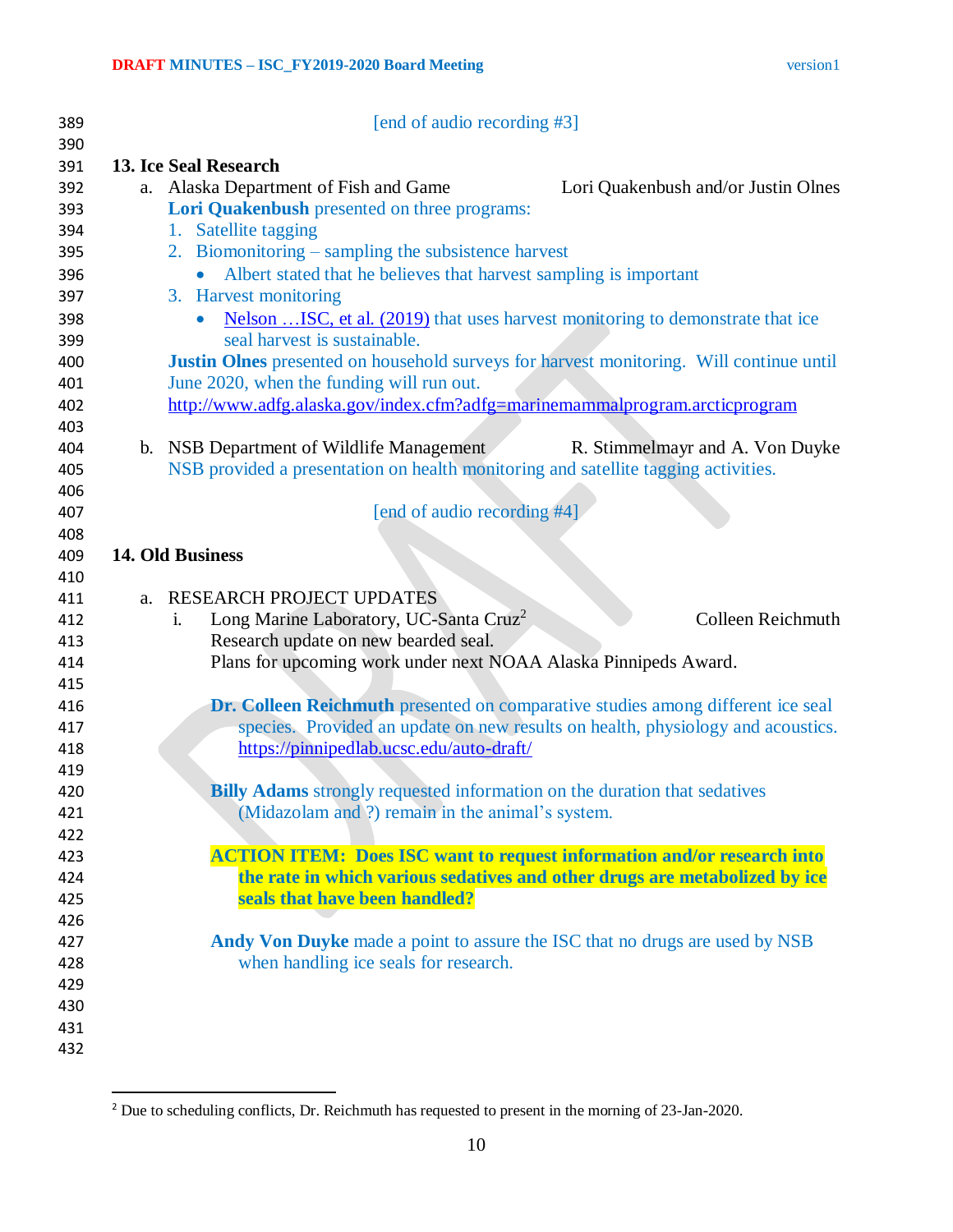| 433 |      |                                                                                       |
|-----|------|---------------------------------------------------------------------------------------|
| 434 | ii.  | Evaluating novel assessment approaches for coastal ice seal haulout areas and         |
| 435 |      | behavior in the Alaskan Beaufort Sea                                                  |
| 436 |      | Donna Hauser (UAF) & Andrew Von Duyke (NSB-DWM)                                       |
| 437 |      |                                                                                       |
| 438 |      | Andy Von Duyke provided a project status update. Presentation materials               |
| 439 |      | provided.                                                                             |
| 440 |      | Billy Adams expressed some concern about the appropriate use of drones. Need to       |
| 441 |      | consider the questions being asked and the methods employed to answer them.           |
| 442 |      | Fundamental questions about research.                                                 |
| 443 |      |                                                                                       |
| 444 |      | There is a need to inform public about use of drones vs harassment of marine          |
| 445 |      | mammals. Also a need to coordinate between NMFS and FAA on regulations.               |
| 446 |      |                                                                                       |
| 447 | iii. | Investigating the impact of anthropogenic noise on aquatically breeding ice seals in  |
| 448 |      | the Alaskan Arctic                                                                    |
| 449 |      | Aaron Rice, Holger Klinck, & Michelle E. Fourne (Cornell University)                  |
| 450 |      |                                                                                       |
| 451 |      | <b>Dr. Michelle Fourne</b> presented an update of her ongoing work (previously        |
| 452 |      | presented at the 2019 meeting). Topics included how ice seals deal with noise.        |
| 453 |      | Summary document provided in packet.                                                  |
| 454 |      |                                                                                       |
| 455 | iv.  | Integration of Local or Traditional Knowledge and Western Science using a             |
| 456 |      | Bayesian approach for fully formed models                                             |
| 457 |      | Rowenna Gryba (University of British Columbia)                                        |
| 458 |      | Marie Auger-Méthé (University of British Columbia)                                    |
| 459 |      | Henry Huntington (Huntington Consulting)                                              |
| 460 |      | Andrew Von Duyke (NSB-DWM)                                                            |
| 461 |      |                                                                                       |
| 462 |      | Andy Von Duyke provided a project status update. Presentation materials provided.     |
| 463 |      |                                                                                       |
| 464 |      | b. Ice Seal Management Plan<br><b>Barbara Mahoney</b>                                 |
| 465 |      | Barbara Mahoney presented on the topic of developing an Ice Seal Management Plan.     |
| 466 |      | She provided the beluga whale management plan as an example. This plan will be        |
| 467 |      | archived on the website.                                                              |
| 468 |      |                                                                                       |
| 469 |      | c. Ice Seal Co-Management Action Plan<br>Barbara Mahoney & Andrew Von Duyke           |
| 470 |      | Barbara Mahoney presented on the Ice Seal Co-Management Plan and requested            |
| 471 |      | comments from the ISC.                                                                |
| 472 |      | Helen Aderman asked what was the difference between a 'management plan' and an        |
| 473 |      | 'action plan'.                                                                        |
| 474 |      | Barbara Mahoney replied that a management plan has management objectives, while an    |
| 475 |      | action plan is a list of activities that can be done in the short-term to work toward |
| 476 |      | meeting the management objectives.                                                    |
| 477 |      |                                                                                       |
| 478 |      |                                                                                       |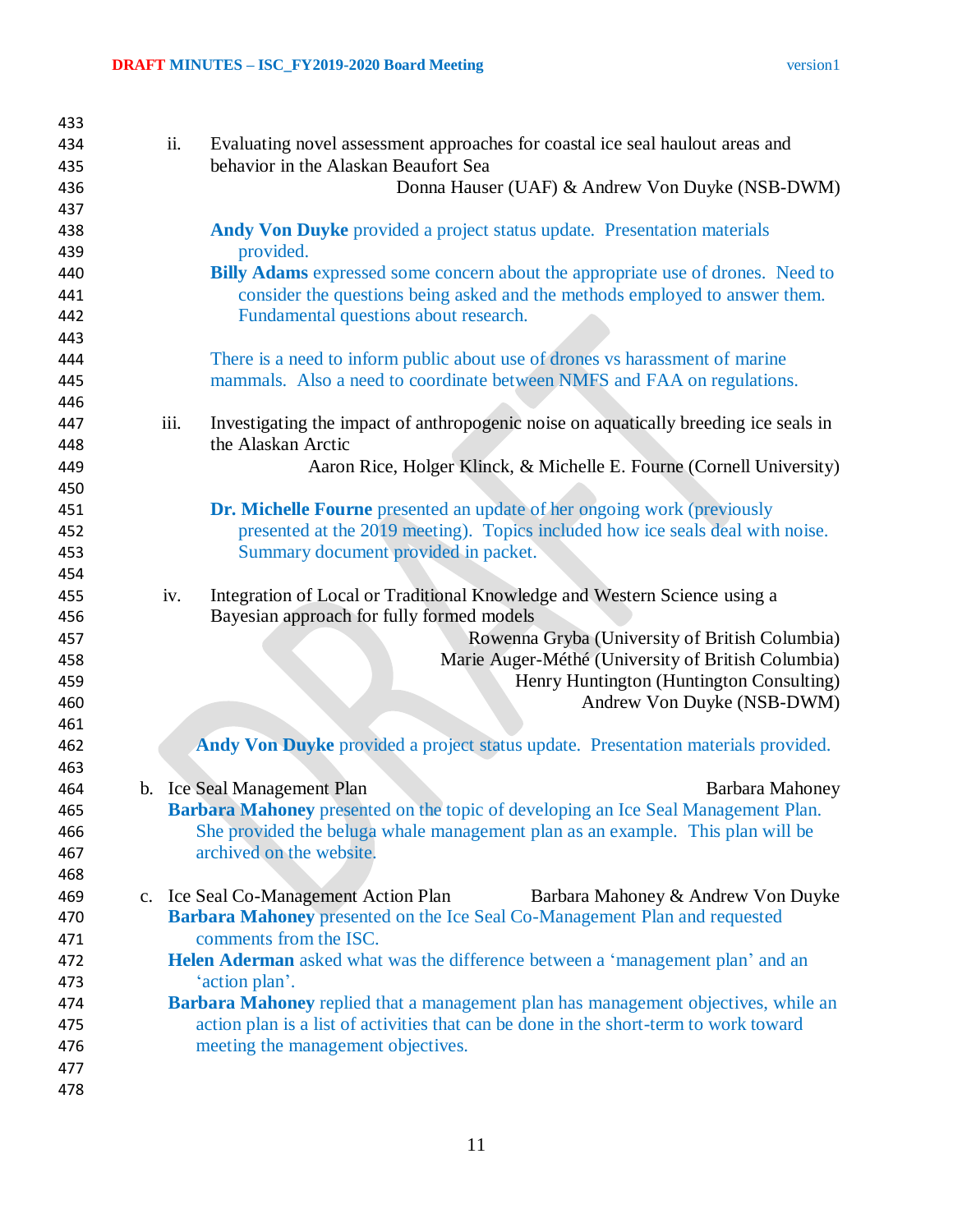| 479 |                                                                                                                                                                   |                                                        |                                                                                    |                                                                                    |  |  |  |
|-----|-------------------------------------------------------------------------------------------------------------------------------------------------------------------|--------------------------------------------------------|------------------------------------------------------------------------------------|------------------------------------------------------------------------------------|--|--|--|
| 480 | <b>15. New Business</b>                                                                                                                                           |                                                        |                                                                                    |                                                                                    |  |  |  |
| 481 | a. Marine Mammal Data Collection Program - Lauren Divine (Aleut Community of St.                                                                                  |                                                        |                                                                                    |                                                                                    |  |  |  |
| 482 | Paul Is.) and Bruce Robson (Community and Ecology Resources, LLC)                                                                                                 |                                                        |                                                                                    |                                                                                    |  |  |  |
| 483 |                                                                                                                                                                   |                                                        |                                                                                    |                                                                                    |  |  |  |
| 484 | Dr. Lauren Divine presented on the Indigenous Sentinels Network (ISN).                                                                                            |                                                        |                                                                                    |                                                                                    |  |  |  |
| 485 | https://www.beringwatch.net/                                                                                                                                      |                                                        |                                                                                    |                                                                                    |  |  |  |
| 486 |                                                                                                                                                                   |                                                        |                                                                                    |                                                                                    |  |  |  |
| 487 |                                                                                                                                                                   |                                                        | <b>ACTION ITEM:</b> ISC to explore potential for use of an app to conduct harvest  |                                                                                    |  |  |  |
| 488 |                                                                                                                                                                   |                                                        | monitoring and other ice seal documentation as needed by the $\mathrm{ISC}^3$ .    |                                                                                    |  |  |  |
| 489 |                                                                                                                                                                   |                                                        |                                                                                    |                                                                                    |  |  |  |
| 490 |                                                                                                                                                                   | <b>Sam Gosuk</b> expressed concerns about privacy.     |                                                                                    |                                                                                    |  |  |  |
| 491 | Dr. Divine assured that the ISN has a variety of ways to manage confidential                                                                                      |                                                        |                                                                                    |                                                                                    |  |  |  |
| 492 | information. Sam also thought that this would be nice system, especially for weather                                                                              |                                                        |                                                                                    |                                                                                    |  |  |  |
| 493 | observations.                                                                                                                                                     |                                                        |                                                                                    |                                                                                    |  |  |  |
| 494 |                                                                                                                                                                   |                                                        |                                                                                    |                                                                                    |  |  |  |
| 495 |                                                                                                                                                                   |                                                        | Billy Adams expressed optimism, but also some concerns about costs and how to      |                                                                                    |  |  |  |
| 496 | allocate available funding.                                                                                                                                       |                                                        |                                                                                    |                                                                                    |  |  |  |
| 497 |                                                                                                                                                                   |                                                        |                                                                                    |                                                                                    |  |  |  |
| 498 |                                                                                                                                                                   |                                                        | b. Vote on the agreed upon compensation for satellite tag recovery                 |                                                                                    |  |  |  |
| 499 |                                                                                                                                                                   |                                                        | A vote was held on a recommendation that the ISC standard compensation for hunters |                                                                                    |  |  |  |
| 500 |                                                                                                                                                                   |                                                        |                                                                                    | and community members who return satellite tags to the tag owner be 15 gallons of  |  |  |  |
| 501 |                                                                                                                                                                   | fuel, or \$100 village store credit, or a \$100 check. |                                                                                    |                                                                                    |  |  |  |
| 502 |                                                                                                                                                                   |                                                        |                                                                                    |                                                                                    |  |  |  |
| 503 | Unanimously passed.                                                                                                                                               |                                                        |                                                                                    |                                                                                    |  |  |  |
| 504 |                                                                                                                                                                   |                                                        |                                                                                    |                                                                                    |  |  |  |
| 505 | c. Discuss the need to elect ISC officers per By-Laws                                                                                                             |                                                        |                                                                                    |                                                                                    |  |  |  |
| 506 | Brandon Ahmasuk was promoted and he no longer has the time to participate in the ISC                                                                              |                                                        |                                                                                    |                                                                                    |  |  |  |
| 507 | as Kawerak's representative. Kawerak Inc. is in the process of recruiting/hiring a                                                                                |                                                        |                                                                                    |                                                                                    |  |  |  |
| 508 | replacement for Brandon. The person will take over as the Kawerak representative.                                                                                 |                                                        |                                                                                    |                                                                                    |  |  |  |
| 509 |                                                                                                                                                                   |                                                        |                                                                                    |                                                                                    |  |  |  |
| 510 | Elections were also held for a two-year term for ISC officers per the by-laws. Election                                                                           |                                                        |                                                                                    |                                                                                    |  |  |  |
| 511 | results are shown below.                                                                                                                                          |                                                        |                                                                                    |                                                                                    |  |  |  |
| 512 |                                                                                                                                                                   |                                                        |                                                                                    |                                                                                    |  |  |  |
| 513 | Officer:                                                                                                                                                          | <b>Current</b>                                         | New term (ends 2022)                                                               |                                                                                    |  |  |  |
| 514 | Chair                                                                                                                                                             | <b>Billy Adams</b>                                     | <b>Billy Adams</b>                                                                 | unanimous consent                                                                  |  |  |  |
| 515 | Vice-Chair                                                                                                                                                        | <b>Ben Payenna</b>                                     | Jennifer Hooper                                                                    | unanimous consent                                                                  |  |  |  |
| 516 | Sec. /Treas.<br>$\bullet$                                                                                                                                         | <b>Helen Aderman</b>                                   | Helen Aderman                                                                      | unanimous consent                                                                  |  |  |  |
| 517 |                                                                                                                                                                   |                                                        |                                                                                    |                                                                                    |  |  |  |
| 518 |                                                                                                                                                                   |                                                        | <b>ACTION ITEM:</b> Is Helen Aderman retired? If yes, who is her replacement? If   |                                                                                    |  |  |  |
| 519 |                                                                                                                                                                   |                                                        |                                                                                    |                                                                                    |  |  |  |
| 520 | Helen is retired, then the ISC will need a letter from BBNA designating Helen's<br>replacement as an ISC representative. Also need to discuss whether this person |                                                        |                                                                                    |                                                                                    |  |  |  |
| 521 |                                                                                                                                                                   |                                                        |                                                                                    | will be expected to act in the role of secretery/treasurer that Helen was recently |  |  |  |
| 522 |                                                                                                                                                                   | elected to hold. Need to discuss how to proceed.       |                                                                                    |                                                                                    |  |  |  |

 $\overline{\phantom{a}}$ 

<sup>&</sup>lt;sup>3</sup> Time for evaluating the use of apps for local observations has been included in the budget for FY2020-2021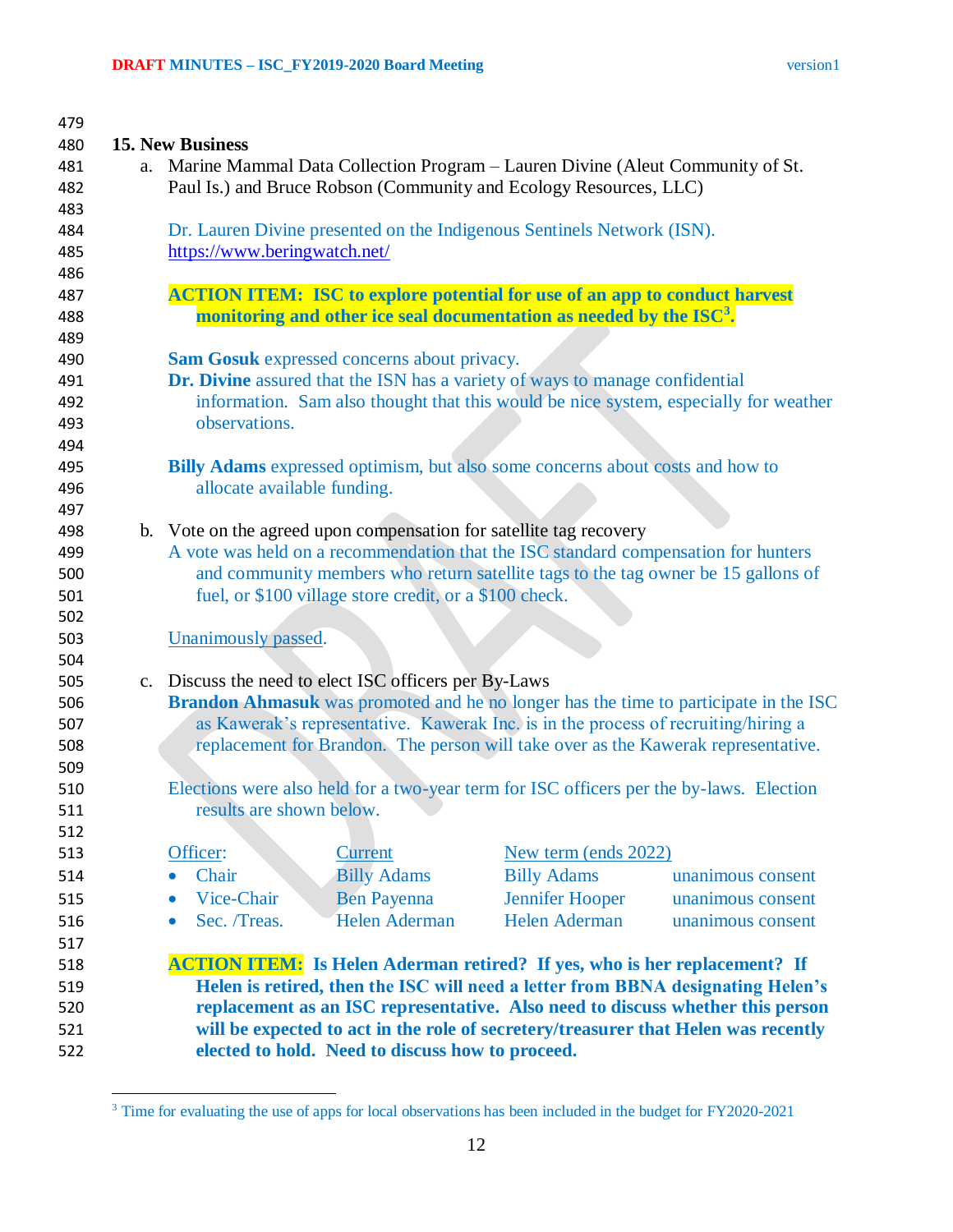| 523 |                                                                                          |
|-----|------------------------------------------------------------------------------------------|
| 524 | d. Discuss amending the By-Laws to facilitate electronic (email) voting                  |
| 525 | To amend By-Laws there must be a 30-day advanced notice.                                 |
| 526 |                                                                                          |
| 527 | <b>ACTION ITEM:</b> A notification will be sent out to the ISC about potentially         |
| 528 | amending the By-Laws to facilitate electronic (email) voting.                            |
| 529 |                                                                                          |
| 530 | e. Ringed and Bearded Seal ESA issues                                                    |
| 531 | i. Status of ringed seal delisting petition                                              |
| 532 | NMFS received petition to delist ringed seals. Decision expected by spring.              |
| 533 |                                                                                          |
| 534 | ii. Discussion on critical habitat for ringed and bearded seals                          |
| 535 | Deadline for NMFS decision to designate is September 15, 2020.                           |
| 536 | Recommended deadline for comments (regional partners, individuals, ANOs) is              |
| 537 | March 15, 2020 (informal, not part of the record). NMFS willing to accept this           |
| 538 | information as guidance.                                                                 |
| 539 | Received public comments from ringed seals. Reviewing new data. Starting over            |
| 540 | because of time-lag. Regional meetings will be held for public comment.                  |
| 541 |                                                                                          |
| 542 | Joe Mello Leavitt is concerned about community involvement and strongly                  |
| 543 | encouraged regional meetings to better inform the public on what exactly "critical       |
| 544 | habitat" means and for community members to be able to provide their comments.           |
| 545 | Barbara Mahoney acknowledged that public hearings in the regional hubs would be          |
| 546 | scheduled if NMFS determines that they will designate critical habitat.                  |
| 547 | Sam Gosuk asked about allowable actions within critical habitat.                         |
| 548 | Barbara Mahoney explained that subsistence is not affected by critical habitat, but      |
| 549 | rather, projects with federal nexus must go through consultation to mitigate             |
| 550 | potential takes of listed species.                                                       |
| 551 |                                                                                          |
| 552 | <b>ACTION ITEM: ISC needs to pull together comments on critical habitat to be</b>        |
| 553 | submitted on the record at the public hearings and/or to submit prior to the 60-         |
| 554 | or 90-day public commenting period.                                                      |
| 555 |                                                                                          |
| 556 | <b>Jon Kurland:</b> Acknowledged that this process is complex and sometimes confusing    |
| 557 | and can be better communicated. Jon made a commitment to try to improve                  |
| 558 | communicating these complexities.                                                        |
| 559 |                                                                                          |
| 560 | <b>Sam Gosuk:</b> Suggested that critical habitat be translated into Yup'ik and Iñupiat. |
| 561 |                                                                                          |
| 562 | iii. Discussion of process for the current UME declaration                               |
| 563 | Barbara Mahoney and Gay Sheffield will be updating the public via press releases.        |
| 564 | Discussing with AK Native Tribal Health Consortium for food concerns.                    |
| 565 | Funding for sampling available. Emphasized the importance of photos from local           |
| 566 | community observers.                                                                     |
| 567 |                                                                                          |
| 568 |                                                                                          |
|     |                                                                                          |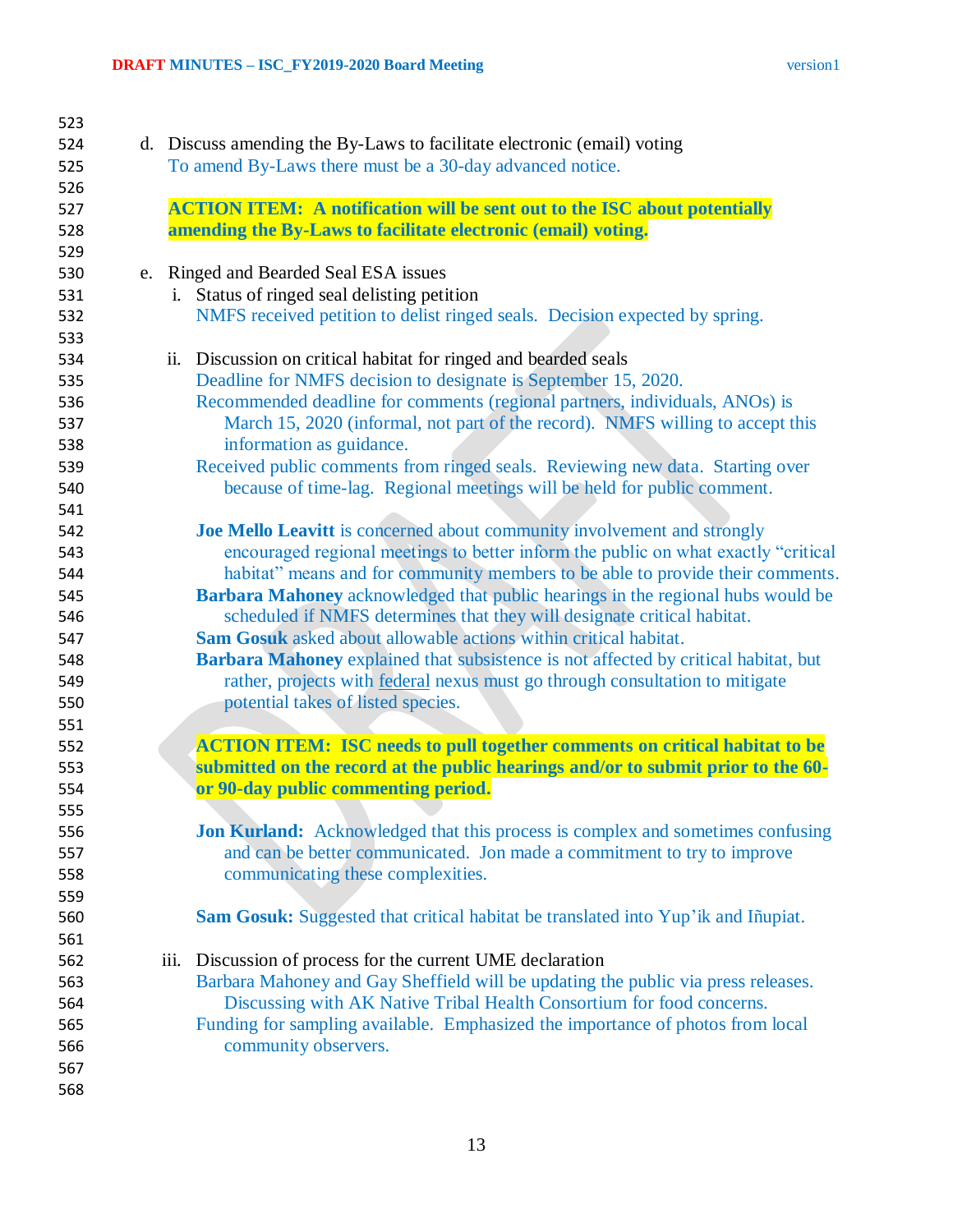| 569 |                                                                                                    |
|-----|----------------------------------------------------------------------------------------------------|
| 570 | iv. Discuss Shipping "best practices" guide for villages and dead stuff. When to use               |
| 571 | FedEx, USPS, etc. Account numbers, billing, lists of contact information.                          |
| 572 | Barbara Mahoney has body-bags available for sampling stranded animals. Bring                       |
| 573 | dead seals to the airport and NMFS will make arrangements for it to be flown to                    |
| 574 | Anchorage. I.e., ship it COD. Turnaround may be a while, but Barbara is glad to                    |
| 575 | take calls with questions as needed.                                                               |
| 576 | <b>Jennifer Hooper:</b> Asked if there was a preferred airline courier.                            |
| 577 | Barbara Mahoney: No real preference. Choose whichever is readily available.                        |
| 578 | Airlines are OK with COD. However, no COD with Alaska Airlines Gold Streak.                        |
| 579 |                                                                                                    |
| 580 | ISC Website $(draff)$ – brief demo<br>f.                                                           |
| 581 | Andy Von Duyke showed draft version of Ice Seal Committee stand-alone website                      |
| 582 | (www.iceseals.org). Objectives, in addition to being more independent from NSB,                    |
| 583 | include being an archive and clearinghouse of relevant ice seal co-management                      |
| 584 | information. NOTE that as of fall 2020 this website is "live". Though functional, it               |
| 585 | will require further refinements and is a living document. Photos, research, dates,                |
| 586 | deadlines, etc. will be uploaded and will hopefully improve the function of the site.              |
| 587 |                                                                                                    |
| 588 | g. Elisabeth Kruger $(WWF)^4$                                                                      |
| 589 | Elisabeth Kruger introduced herself to the ISC and briefly presented on an "Underwater             |
| 590 | Noise" initiative being undertaken by WWF. She also mentioned approaches for how                   |
| 591 | to combine Indigenous and Scientific Knowledge.                                                    |
| 592 |                                                                                                    |
| 593 | h. Vernae Angnaboogok $(ICC)^4$                                                                    |
| 594 | Vernae Angnaboogok provided an update on the ICC Food Sovereignty Initiative. Year                 |
| 595 | 2 of the initiative. Presentation saved on website.                                                |
| 596 | https://iccalaska.org/media-and-reports/alaskan-inuit-fsi/                                         |
| 597 |                                                                                                    |
| 598 | <b>16. Closing Comments</b>                                                                        |
| 599 | Provided by: Andy Von Duyke, Jon Kurland, Barbara Mahoney, Billy Adams, Brandon                    |
| 600 | Ahmasuk, Jennifer Hooper, Marvin Okitkun, Leonard Barger, Helen Aderman, Sam                       |
| 601 | Gosuk, Joe Mello Leavitt, Jared Nayakik                                                            |
| 602 |                                                                                                    |
| 603 | 17. Schedule next Teleconference and Meeting                                                       |
| 604 | Includes creation of calendar with blocks of time that are better or worse for meetings and<br>a.  |
| 605 | teleconferences. For example, key subsistence activity periods in the regions, AFN, etc.           |
| 606 | January meeting dates are usually good. Will be getting back with potential dates.                 |
| 607 |                                                                                                    |
| 608 | 18. Adjournment                                                                                    |
| 609 |                                                                                                    |
| 610 | Other comments that were not on the agenda                                                         |
| 611 |                                                                                                    |
| 612 | <b>Billy Adams</b> expressed concern about reps that are not able to attend meetings. ISC needs to |
| 613 | ensure that reps can attend and so should recruit members that can participate more fully.         |
|     |                                                                                                    |

Not on the original agenda. ISC agreed to let her present at the meeting.